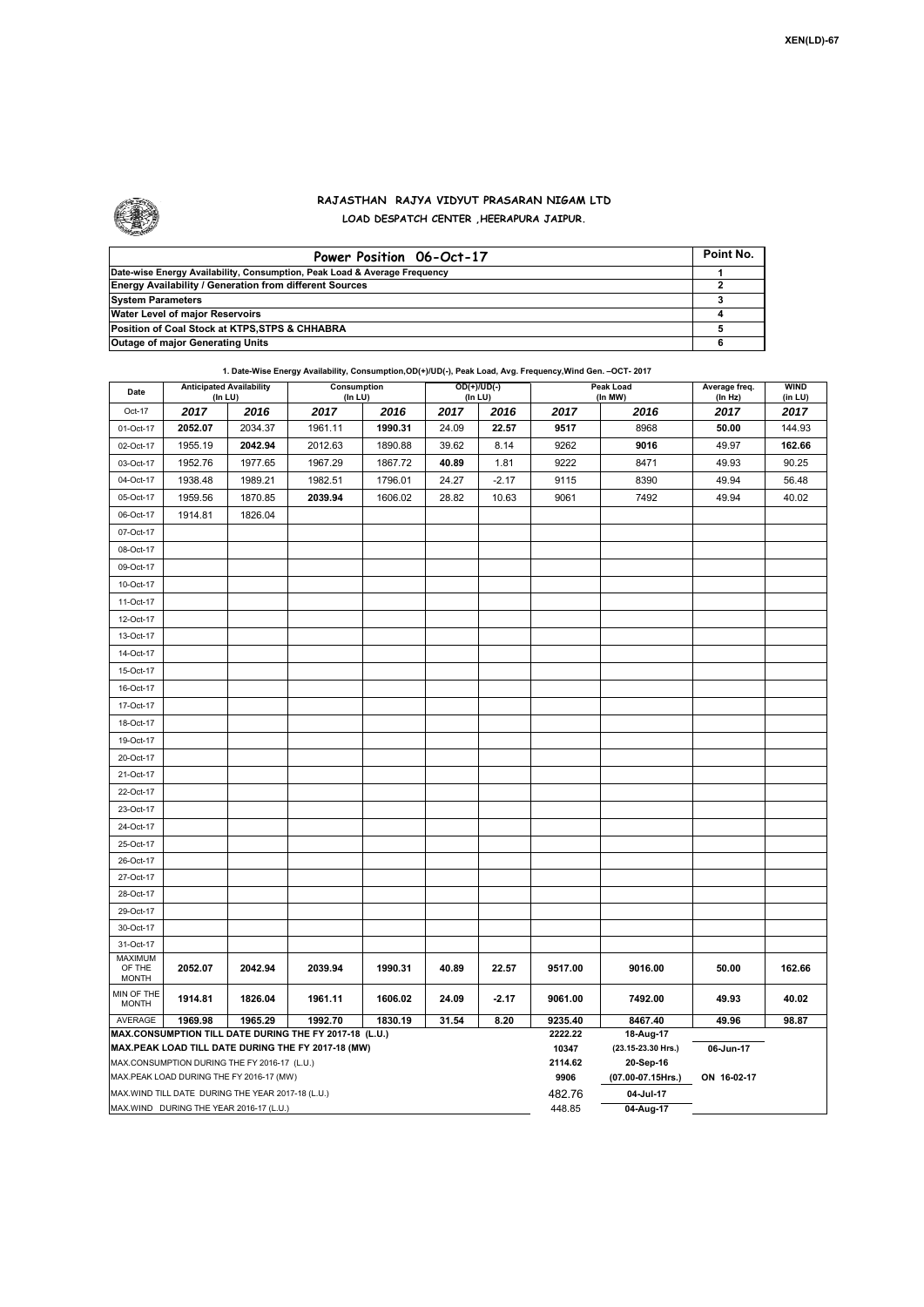## **Prior assessment of Avail. For next Day Prior assessment of Avail. Actual Energy Received 1 KTPS** (1240/1240) **12.00** 142.00 **147.65 2** STPS (1500/1500)<br> **2** STPS (1500/1500)<br> **2** DHOI PUR GAS CCPP (330/330)<br> **1647**<br>
0 00 0 00 0 1647 **3** DHOLPUR GAS CCPP (330/330) **4** RAMGARH (273.5/273.5) 46.00 46.00 43.88<br> **5** RAPP-A(200/200) 41.73 **5** RAPP-A(200/200) **40.00** 40.00 41.73<br> **6** MAHI (140/140) 0.00 0.00 8.05 **6** MAHI (140/140) 0.00 **7** CHAMBAL (RPS+JS) (135.5/271) 24.50 0.00 19.90 **8** GIRAL LIGNITE (250/250) 0.00 0.00 0.00 0.00<br> **9** CHHABRA TPS 1000/1000) 0.00 136.00 136.00 143.38 **9** CHHABRA TPS 1000/1000) **10** ADANI (TPS) + KALISINDH (TPS) (1200+1200/1320+1200) 328.00 340.00 330.91 **11** WIND FARM (3980.40/4119.15)  $\qquad$  **22.75** 31.75 40.02 **12** SOLAR POWER(737.70/1295.70) 0.00 0.00 0.00 1.77 **13** CAPTIVE POWER PLANTS 0.00 0.00 0.00 0.00 **14** REGIONAL (INTRA STATE) O.A.(VLTPS) 0.00 0.00 0.00 0.00 0.00 15 OPEN ACCESS 31.60 47.26 22.41<br>16 BIOMASS – (101.95/119.25) 5.00 5.00 4.54 **BIOMASS – (101.95/119.25)** 17 BARSINGHSAR LTPS(250/250) 53.00 53.00 53.00 48.77 **18** RAJWEST (1080/1080) 172.00 172.00 172.71 **TOTAL (A) : 1-18 1164.85 1169.01 1203.50 19** BBMB COMPLEX a) BHAKRA(230.79/1516.3) 31.55 32.08 31.66<br>b) DFHAR (198/990) 31.55 32.08 31.66 b) DEHAR (198/ 990) c) PONG (231.66/396) 39.75 45.46 44.51 **TOTAL : a TO c** 89.26 95.96 94.72 **20** CENTRAL STATIONS d) SINGRAULI (300/ 2000) 91.19 90.36 90.36  $(310.24/3000)$ f) UNCHAHAR-I(20/420) 6.69 6.69 6.69 g) UNCHAHAR-II& III(61/630) 44.18 44.18 h) INDIRA GANDHI STPS(JHAJHAR) 0.00/1500) 0.00 0.00 0.00 1.81 i) NCTPS DADRI St-II ( 43.22/980) + DADRI-TH 9.45 9.46 9.46 j) DADRI GAS (77/830) 5.45 14.80 14.80 14.80 14.80 14.80 15.45 16.38 16.35 16.381 16.38 k)|ANTA (83.07/419) 2.92 16.38 23.57<br>|1)|AURAIYA (61.03/663) 1.14 11.54 11.54 **(In LU) S.No. Sources Available to Rajasthan / Installed Capacity as on 30.09.2016 (In MW) 5-Oct-17** ANTA (83.07/419)2.9216.3823.57l) AURAIYA (61.03/663) 1.14 11.54 11.54 m) NAPP (44/440) 9.24 9.31 9.31 n) RAPP-B (125/440) 33.41 33.41 33.41 o) RAPP-C (88/440) 20.10 20.10 20.10 p) SALAL (20.36/690) 2.26 2.35 2.35<br>q) URI (70.37/720) 4.60 5.00 4.32 q) URI (70.37/720) 4.60 5.00 4.32 r) TANAKPUR (10.86/94) 2.48 2.48 2.46 2.43<br>s) CHAMERA – (105.84/540) 7.84 7.84 7.84 7.84 s) CHAMERA –I (105.84/540) t) CHAMERA-II (29.01/300) 3.63 3.56 3.68 u) CHAMERA-III (25.21/231) 2.66 2.52 2.99 v) DHAULIGANGA (27/280) 3.88 3.88 3.72 w) DULHASTI (42.42/390) 10.09 10.09 10.09 10.09 x) SEWA (13/120) 0.39 0.39 0.39 0.39 0.39 0.39 <br>v) NJPC (112.00/1500)+RAMPUR(31.808/412.02) 15.61 17.50 16.17 y) NJPC (112.00/1500)+RAMPUR(31.808/412.02) z) TEHRI (75/1000)<br>a) KOTESHWR (33.44/400 ) + PARBATI3 (56.73/520) 5.90 5.90 5.72 9.50 aa) KOTESHWR (33.44/400) + PARBATI3 (56.73/520) ab) TALA 2.67 2.89 2.89 ac) MUNDRA UMPP (380/4000)  $\qquad \qquad$  70.08 70.08 70.08 ad) SASAN **(372/3960)** 72.96 72.96 72.44 ae) FRKKA+KHLGN+TLCHR (70.18/3940) af) URS POWER(DADRI TH-I) 0.00 0.00 0.00 TOTAL SCHEDULE(a TO af) 671.25 710.54 710.77 LOSSES -22.75 -27.88 -27.90 NET SCHEDULED **648.51 682.66 682.87 21** BILATERAL (REG.) EXCL. BANKING **8.55** 8.73 **22** BANKING 0.00 0.00 0.00 **23** BILATERAL(INTER-REG.). EXCLUDING (ISOA & BANKING) 114.59 84.85 107.37 **24 INTER STATE OPEN ACCESS (BILATERAL+IEX) -31.60 -47.26 -22.41 25** INDIAN ENERGY EXCHANGE 9.91 31.06 31.06 **TOTAL(B): (19 TO 25) 749.96 790.55 807.62** TOTAL GENERATION (A +B) : 1 TO 25 **2011.12** OVER DRAWAL (+)/UNDER DRAWAL (-) **GRAND TOTAL 1914.81** 1914.81 1959.56 2039.94 LAST YEAR *1826.04 1870.85 1606.02*

## **2.Anticipated Availability/Generation From Different Sources**